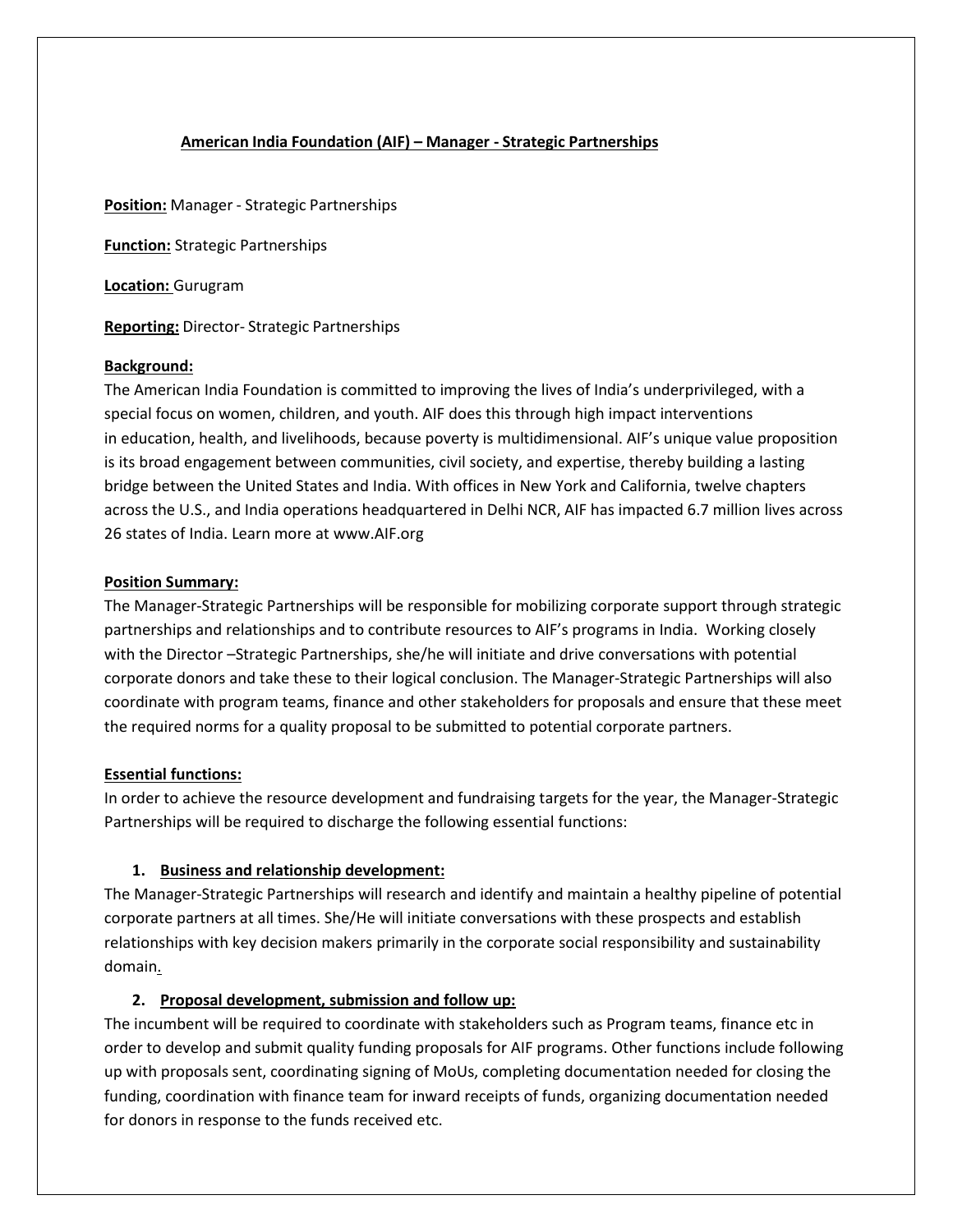## 3. **Put together and execute a plan for strategic partnerships data and donor management system:**

The Manager-Strategic Partnerships will be also be responsible to maintain a comprehensive database of corporate partners and implement a plan for managing such relationships in close coordination with Director-Strategic Partnerships

## **Key Qualifications, Skills and Experience:**

- A suitable undergraduate degree is a basic requirement however a post- graduate degree will be desirable, preferably an MBA.
- 5-7 years of experience in Corporate Fundraising/Marketing/Client Services/Business Development with a basic knowledge of mass communications, brand building, marketing.
- Donor and/or Client Relationship Management (CRM) experience with Corporates, Corporate Executives, and people of influence and affluence.
- Experience in proposal writing/program design.
- Excellent communication skills in English.
- Excellent written and verbal communication skills in English; sound personal presentation and proposal skills.
- Proficient in MS Word, MS PowerPoint and MS Excel.
- Interest in research.
- Organizational ability, with a vision to institutionalize processes and systems with an ability to work with cross functional team and build consensus.
- Entrepreneurial and innovative in approach to the management of objectives; High level of energy and commitment to excel.
- Understanding of national/international developmental issues; with belief in 'principles of partnership' for development.
- Ability to manage emotions and exercise tact and persuasion in handling relationships; Ability to manage expectations and resolve conflicts.
- Exhibits self-awareness and personal management skills.
- High personal and professional integrity.
- Willingness to travel.

### **Relationships**:

- Position reports into: Director, Strategic Partnerships.
- Relationships: Program teams, Finance and Communications Team.

**Other:** Salary commensurate with experience.